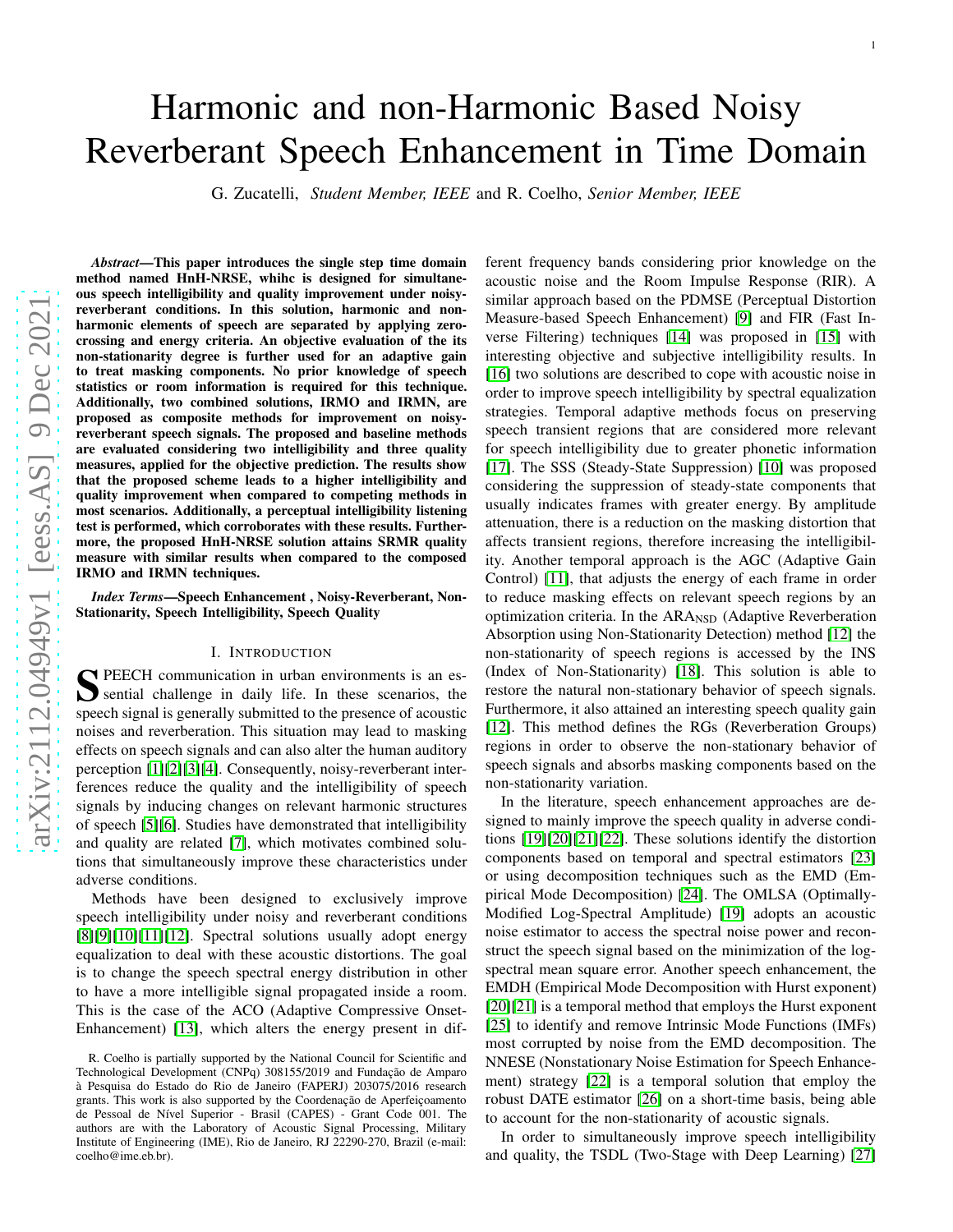approach is proposed based on two DNN (Deep Neural Network) stages. Each stage is trained in to separately and consecutively mitigate noise and reverberation for concurrent improvement. The combined approach presented in [\[28\]](#page-8-27) is a composition of the acoustic mask IBM (Ideal Binary Mask) [\[28\]](#page-8-27) and the OMLSA speech enhancement technique [\[19\]](#page-8-18) to provide intelligibility and quality improvement in noisy environments.

In this paper, the method HnH-NRSE (Harmonic and non-Harmonic based Noisy-Reverberant Speech Enhancement) is proposed as a single approach to attain simultaneous intelligibility and quality improvement of noisy-reverberant speech signals. The solution takes into account the non-stationarity variations of speech for the adaptive gain approach and consider an harmonic and non-harmonic decomposition, since the harmonic components are naturally related to the intelligibility [\[6\]](#page-8-5)[\[29\]](#page-8-28). Additionally, two combined solutions IRMO (Ideal Reverberant Mask with OMLSA) and IRMN (Ideal Reverberant Mask with NNESE) are proposed for the noisy-reverberant scenario. These methods adopt the Ideal Reverberant Mask (IRM) [\[30\]](#page-8-29) in composition with speech enhancement techniques OMLSA and NNESE, and is also designed for both intelligibility and quality improvement.

Extensive experiments are conducted to objectively evaluate the proposed solutions for speech intelligibility and speech quality gain. The noisy-reverberant scenario is composed of two real reverberant rooms from the AIR [\[31\]](#page-8-30) and  $LAB_RIR<sup>1</sup>$  $LAB_RIR<sup>1</sup>$  $LAB_RIR<sup>1</sup>$ databases and two background non-stationary acoustic noises extracted from RSG-10 [\[32\]](#page-8-31) and DEMAND [\[33\]](#page-8-32) databases. The intelligibility assessment in performed considering the objective measures STOI [\[34\]](#page-8-33) and  $ASII<sub>ST</sub>$  [\[35\]](#page-8-34). The SRMR [\[36\]](#page-8-35), PESQ [\[37\]](#page-8-36) and f2-model PEAQ [\[38\]](#page-8-37) [\[39\]](#page-8-38) measures are adopted for quality objective evaluation. A subjective intelligibility listening test is also performed and results show that the proposed HnH-NRSE method outperforms competing techniques in terms of speech intelligibility. Moreover, the HnH-NRSE is able to achieve similar SRMR values when compared to the proposed combined approaches.

The main contributions of this work are:

- introduction of the HnH-NRSE single method for simultaneous intelligibility and quality improvement of noisyreverberant speech signals in time domain.
- design of composite solutions IRMN for noisyreverberant speech signals improvement.
- definition of composite solution IRMO for speech improvement under noisy-reverberant environments.

<span id="page-1-0"></span>The remainder of this paper is organized as follows. In Section II, the noisy-reverberant effect is defined and analyzed considering the speech harmonic structure and nonstationarity. The single stage HnH-NRSE solution and proposed combined methods IRMO and IRMN are introduced in Section III. The objective measures used to evaluate the techniques on speech quality and intelligibility are briefly described in Section IV. The experiments are exposed in Section V. Then, the results for improvements on speech



<span id="page-1-1"></span>Fig. 1. Spectrogram and INS of clean (a), reverberant (b) and noisyreverberant (c) speech signals for LASP2 room and Babble noise at 10 dB.

 $(c)$ 

intelligibility and quality are presented and discussed for all methods. Finally, Section VI concludes this work.

# II. NOISY-REVERBERANT ACOUSTIC EFFECTS

The reverberation effect is usually defined as a linear filtering process such that, given a RIR  $h(t)$ , the reverberated signal can be obtained by convolution. In real environments, acoustic noises are also a common distortion, which means that the resultant noisy-reverberant speech signal  $r(t)$  can be obtained by

$$
r(t) = s(t) * h(t) + w(t),
$$
 (1)

where  $s(t)$  is the clean speech signal and  $w(t)$  is the background noise.

Fig. [1](#page-1-1) depicts the spectrogram and INS [\[18\]](#page-8-17) of the clean, reverberant and noisy-reverberant speech signal considering the LASP2 room<sup>1</sup> and the Babble noise at 10 dB. It can be seen that the distinction between silence and voice active regions present on the direct signal is masked by the noisy and reverberant effects. Moreover, the harmonic structure of the speech signal is altered, changing observable formants, specially for lower frequencies. This illustrate how the noisyreverberant effect alter the harmonic structure of the speech signals, change human auditory perception and reduce acoustic intelligibility and quality [\[1\]](#page-8-0)[\[2\]](#page-8-1)[\[6\]](#page-8-5). Moreover, the corresponding INS values show how the natural non-stationary behavior of speech signals is altered in these conditions.

This objective measure compares the target signal with stationarity references called surrogates for different time scales  $T_h/T$ , where  $T_h$  is the short-time spectral analysis length and  $T$  is the total signal duration. Surrogate signals have the same absolute spectrogram values of a target signal and phase identically distributed in  $[-\pi, \pi]$  [\[18\]](#page-8-17). For each length  $T_h$ , the INS is defined using the ratio between the variance of spectral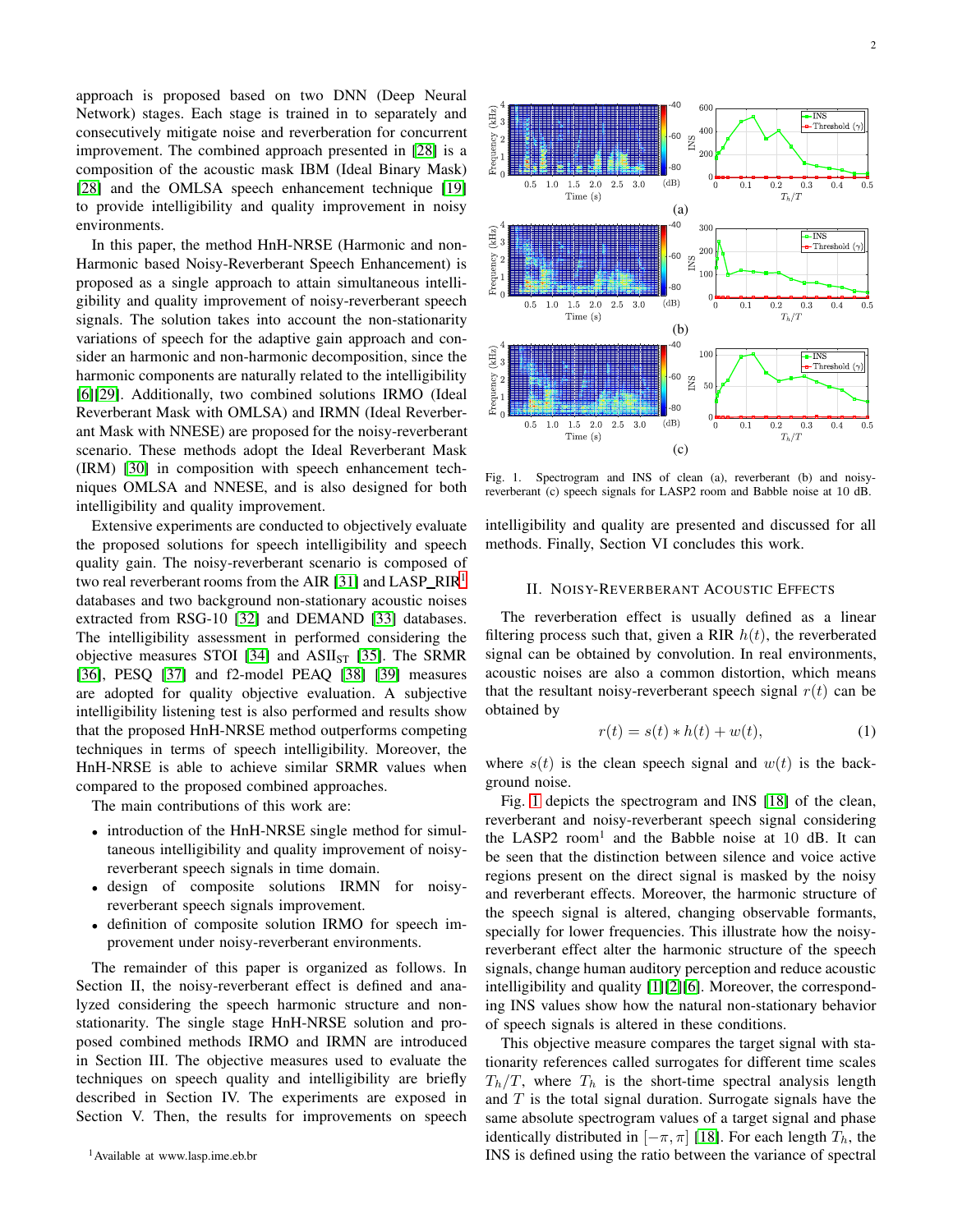

<span id="page-2-0"></span>Fig. 2. Block diagram for the proposed HnH-NRSE method. The harmonic structure of the speech signal is adopted as a criteria for signal decomposition and adaptive absorption of noisy-reverberant masking components.

distances from local to global multitaper spectrograms for the target signal ( $\Theta_1$ ) and corresponding surrogates ( $\Theta_0(k)$ ) as

$$
INS := \sqrt{\frac{\Theta_1}{\langle \Theta_0(k) \rangle_k}}.
$$
 (2)

A threshold  $\gamma$  is defined to keep the stationarity assumption considering a 95% confidence degree as

*INS* 
$$
\begin{cases} \leq \gamma, & \text{signal is stationary} \\ > \gamma, & \text{signal is non-stationary.} \end{cases}
$$
 (3)

The harmonic components of the speech signal are altered by both masking effects that reduce the natural non-stationary behavior of speech signals from a maximum value of 600 down to 300 and 100 for the reverberant and noisy-reverberant scenarios, respectively.

#### III. PROPOSED METHODS

In this Section, the HnH-NRSE method is presented, which aims to simultaneously improve intelligibility and quality of noisy-reverberant speech signals. Moreover, the two composed solutions IRMN and IRMO establish the intrusive reference as a composition of the Ideal Reverberant Mask (IRM) [\[30\]](#page-8-29) and speech enhancement methods NNESE [\[22\]](#page-8-21) and OMLSA [\[19\]](#page-8-18).

# *A. Proposed HnH-NRSE: Harmonic and non-Harmonic based Noisy Reverberant Speech Enhancement*

The HnH-NRSE aims to apply the adaptive absorption based on variations of speech non-stationarity [\[12\]](#page-8-11) taking into account the harmonic elements of speech signal. A block diagram is illustrated in Fig. [2.](#page-2-0) The solution can be described in three main steps: harmonic and non-harmonic decomposition, adaptive masking absorption and signal reconstruction.

*1) Harmonic and non-Harmonic Separation:* Given a noisy-reverberant signal  $r(t)$ , consider its *l*-th frame representation  $r(l, t)$  and the maximum energy  $EN<sub>max</sub>$  observed in all frames. The harmonic and non-harmonic separation is performed based on the energy and zero-crossing thresholds [\[40\]](#page-8-39),  $EN_{th}$  and  $ZC_{th}$ , as

$$
r_{\text{Harm}}(l, t) = \begin{cases} r(l, t), & ZC(l) < ZC_{th} \text{ and} \\ EN(l) - EN_{\text{max}} > EN_{th} \\ [0 \dots 0], & \text{otherwise,} \end{cases} \tag{4}
$$

and

$$
r_{\text{non-Harm}}(l,t) = \begin{cases} [0 \dots 0], & ZC(l) < ZC_{th} \text{ and} \\ EN(l) - EN_{\text{max}} > EN_{th} \\ r(l,t), & \text{otherwise,} \end{cases}
$$
 (5)

where  $EN(l)$  and  $ZC(l)$  are the energy and zero-crossing values for a given frame, respectively. For low SNR scenarios, when  $EN_{\text{max}} - EN_{\text{min}}$  is greater than  $EN_{th}$ , the energy threshold is updated to  $EN_{th} = -0.55 * (EN_{max} - EN_{min}).$ This is important to achieve a better discrimination between harmonic and non-harmonic frames.

*2) Adaptive Masking Absorption:* For the adaptive absorption of masking components, it is adopted a short-time absorption procedure based on variations of the non-stationarity of Reverberation Groups (RG) [\[12\]](#page-8-11) assessed by the INS [\[18\]](#page-8-17).

The non-stationarity variation for consecutive RGs is defined by the normalized distance  $\delta_{INS}(m) = ||\mathbf{v}_{INS}(m)$  $v_{INS}(m-1)||/(||v_{INS}(m)|| + ||v_{INS}(m-1)||)$ , where m stands for the m-th RG of a signal and  $v_{INS}$  its INS vector. A similar approach is also performed on a frame-by-frame bases as  $d(l) \in [0, 1]$  to define the frame absorption  $A(m, l)$ which is dependent on a non-stationarity threshold  $\theta_{INS}$  as

$$
A(m,l) = \begin{cases} F(l) \cdot \frac{L(m)-S}{1+\exp(-k.(d(l)-d_0))} + S, & \delta_{INS} \leq \theta_{INS};\\ \frac{L'}{1+\exp(-k'(d(l)-d_0'))}, & \delta_{INS} > \theta_{INS}, \end{cases}
$$

where  $d_0$  and  $d'_0$  are the inflection points with growth rates of  $k$  and  $k'$ ,  $S$  is a minimum shift in order to avoid total absorption. L' and  $L(m) = p\delta_{INS} + (1-p)L(m-1)$  define the maximum absorption values, where  $p$  assigns the importance of the present RG and  $F(l)$  is a factor defined in [\[12\]](#page-8-11) such that  $A(m, l) \approx L(m)$  only for  $d(l) \approx 1$ .

Considering the harmonic structure of speech signals, the harmonic absorption approach  $A_{\text{HnH}}(m, l)$  is defined as

$$
A_{\text{HnH}}(m,l) = \begin{cases} (1 + f_{\text{HnH}}.(\delta_{INS})^{\text{CHnH}}) A(m,l), & \text{harmonic} \\ (1 - f_{\text{HnH}}'.(\delta_{INS})^{\text{C'fnH}}) A(m,l), & \text{non-harmonic}, \end{cases}
$$
(7)

where  $f_{\text{HnH}}$ ,  $f'_{\text{HnH}}$ ,  $c_{\text{HnH}}$  and  $c'_{\text{HnH}}$  are free parameters adopted to incorporate the harmonic and non-harmonic information of each frame based on the non-stationary variation  $\delta_{INS}$ . This is performed in order to enhance harmonic frames that are relevant for speech intelligibility and reduce noisy-reverberant masking components. Therefore, the processed frame  $r'(l, n)$ can be obtained by  $r'(l) = Abs<sub>HnH</sub>(m, l) * r<sub>Harm</sub>(l, n) +$  $Abs<sub>HH</sub>(m, l) * r<sub>não-Harm</sub>(l, n).$ 

*3) Speech Signal Reconstruction:* The last step of the HnH-NRSE method is the reconstruction of the speech signal as a processed version  $r'(t)$ . To this end, resulting frames  $r'(l,n)$ are used on the time domain overlap-add signal composition technique.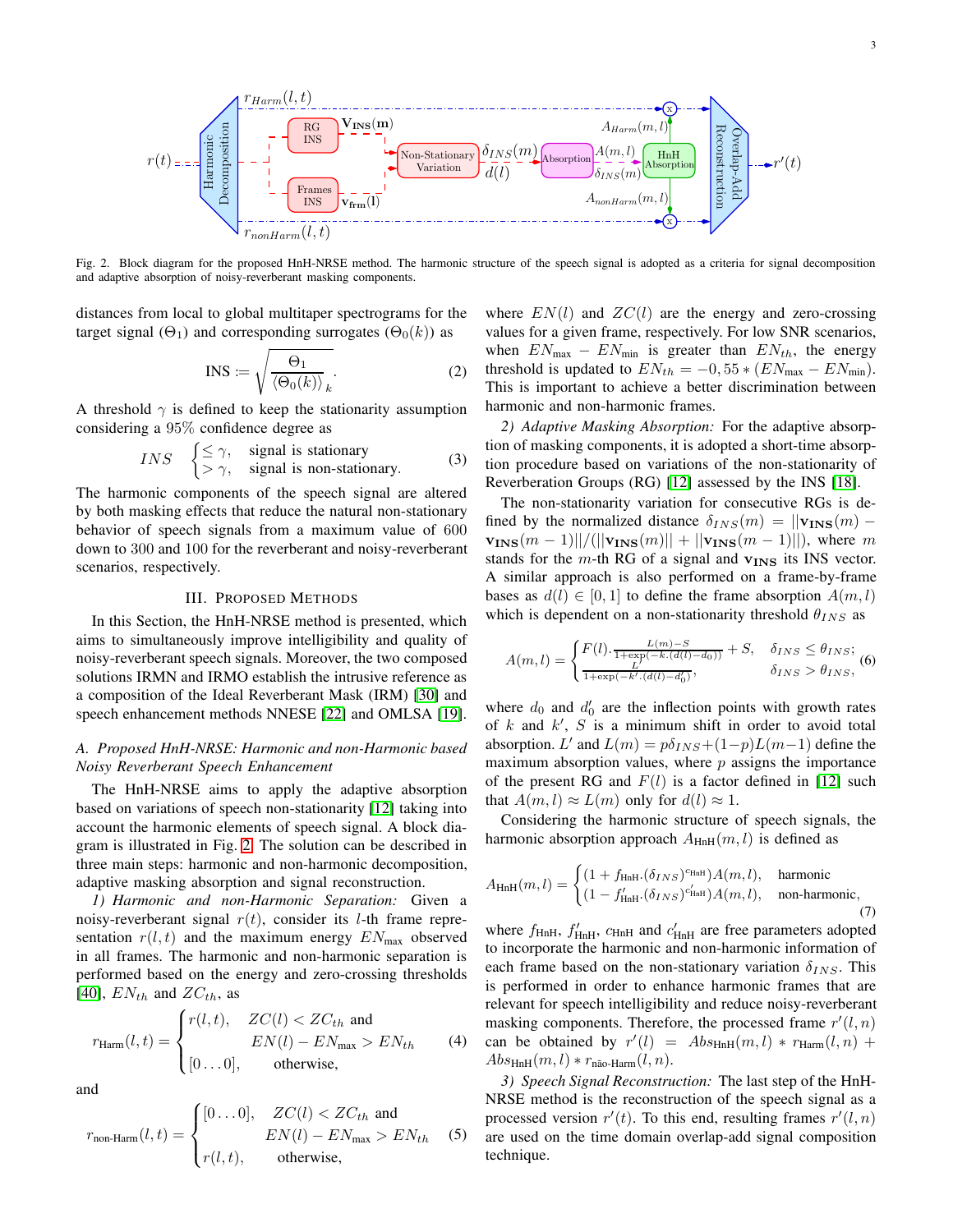For the proposed HnH-NRSE, the harmonic factors and exponent coefficients are defined as  $f_{\text{HnH}} = 1.1$ ,  $f'_{\text{HnH}} = 0.7$ ,  $c_{\text{HnH}} = 0.2$  and  $c'_{\text{HnH}} = 0.1$ .

# *B. Proposed Composite Methods*

In this subsection, the composite methods IRMN and IRMO are introduced as a combination of the acoustic mask IRM and the speech enhancement methods NNESE and OMLSA.

1) IRMN: The IRM [\[30\]](#page-8-29) is defined for reverberant environments considering the SRR (Speech-to-Reverberant Ratio). The main idea is to select TF regions on frame  $l$  and band  $j$  that have more energy related to the direct path signal and remove overlap-masking components due to reverberation inside a room. Therefore, the IRM can be defined as

$$
IRM(l, j) = \begin{cases} 1, & \text{SRR}(l, j) > \Theta_{Th} \\ 0, & \text{otherwise,} \end{cases}
$$
 (8)

where  $\Theta_{Th}$  is a threshold in dB that defines the selection of TF regions.

The composite scheme proposed in this paper is based on the temporal speech enhancement method NNESE [\[22\]](#page-8-21). In the NNESE procedure the noise standard deviation is estimated using the DATE estimator (*d*-Dimensional Trimmed Estimator) [\[26\]](#page-8-25) on a non-overlap frame-by-frame approach. To this end, a detection threshold  $\xi(\rho_l)$  is defined as

$$
\xi(\rho_l) = \frac{1}{2}\rho_l + \frac{1}{\rho_l} \log \left( 1 + \sqrt{1 - \exp(-\rho_l^2)} \right) \tag{9}
$$

where  $\rho_l$  is the minimum SNR threshold for the *l*-th frame. For a Gaussian noise,  $\rho_l = 4$  and  $\xi(\rho) = 3.4742$ .

The DATE estimator organize the  $T$  samples of the  $l$ -th frame  $y_l(t)$  by amplitude as  $Y_1 \leq Y_2 \leq ... \leq Y_T$ . The Bienayme-Chebyshev-Markov inequality is then applied to calculate  $t_{min}$  such that the samples lower than  $Y_{t_{min}}$  are considered noise-only amplitudes.

$$
t_{min} = \frac{T}{2} - \frac{1}{\sqrt{4T(1-Q)}}T
$$
 (10)

where  $Q$  is the confidence degree, which is assumed to be 95% for a Gaussian noise.

Then, it is verified the existence of a  $b_l \in \{t_{min}, \ldots, T\}$ that satisfies the relation

$$
||Y_{t-1}|| \le \frac{c \sum_{i=1}^{b_l} ||Y_i||}{t} \le ||Y_{t+1}||, \tag{11}
$$

where  $c$  is adjustment factor that is dependent on the detection threshold:

$$
c = \frac{\xi(\rho)\Gamma(0.5)}{\sqrt{2}\Gamma(1.0)}.\tag{12}
$$

Otherwise, it is considered to be  $b_l = t_{min}$ . The noise standard deviation for that frame is then calculated as

<span id="page-3-0"></span>
$$
\hat{\sigma}_l = \frac{c \sum_{i=1}^{b_l} ||Y_i||}{b_l}.
$$
\n(13)

The amplitude is modified directly from the corrupted signal considering attenuation factors  $\alpha$  and  $\beta$  as

$$
\tilde{y}_l(t) = \begin{cases} y_l(t) - \alpha \hat{\sigma}_l, & y_l(t) > Y(b_l) \\ \beta y_l(t) & , \text{otherwise.} \end{cases}
$$
\n(14)

The IRM is directly considered for the estimation of  $\hat{\sigma}_l$ . After organizing the samples of a frame  $l$ , the standard deviation estimate is selected by the fraction threshold  $\Phi_l$ of regions dominated by noisy-reverberant distortions in the local acoustic mask. For a total number of frequency bands J adopted in the IRM,  $\Phi_l$  is defined as

$$
\Phi_l = 1 - \frac{\sum_{j=1}^{J} \text{IRM}(l, j)}{J}, \quad \Phi_l \in [0, 1].
$$
 (15)

This way, the value  $b_l$  in equation [\(13\)](#page-3-0) is replaced by  $b_l =$  $|T.\Phi_l|$ , where  $|\bullet|$  is the integer operator.

After the amplitude removal of the distortion components, the acoustic mask is applied to the enhanced signal. As the NNESE speech enhancement is temporal designed, the posterior application of IRM can deal with spectro-temporal regions that were not completely considered in a intrusive fashion, leading to an overall better speech intelligibility and quality improvement result.

2) IRMO: The second comparative method is a variation of [\[41\]](#page-8-40) for environments with the reverberation effect. The proposed adapted strategy adopts the acoustic mask IRM and OMLSA speech enhancement approaches and is denominated as IRMO.

An important step of OMLSA technique is the association of the SSPs (Speech Presence Probabilities) in a given TF region. This is performed in order to calibrate the gain for the enhancement procedure. In this work, this step is replaced by a IRM indication of a TF speech region as follows.

Consider  $X(l, j)$  and  $Y(l, j)$  the respective STFT coefficients of the direct and corrupted speech signals obtained via overlapping Hamming analysis windows. Let the presence and absence of speech be considered under hypothesis  $H_1(l, j)$ and  $H_0(l, j)$ , respectively. Taking into account the assumption of statistically independent Gaussian random variables for the STFT coefficients, the desired gain  $G(l, j)$  is defined such that

$$
G(l,j)|Y(l,j)| = \exp\{E[\log |X(l,j)||Y(l,j)|]\},\qquad(16)
$$

where  $E[\cdot]$  is the expectation operator. The OMLSA adopts the IMCRA [\[42\]](#page-8-41) to estimate the noise power spectrum. After the estimation, this method reconstructs the enhanced speech signal by minimizing the mean-square error of the log-spectral amplitude. Under the constraint of  $G_{H_1}(l,j)$  assuming greater values than a threshold  $G_{min}$  when speech is absent it is shown [\[19\]](#page-8-18) that

$$
G(l,j) = G_{H_1}(l,j)^{p(l,j)} G_{min}^{q(l,j)},
$$
\n(17)

where  $G_{H_1}(l, j)$  is the gain under the hypothesis that speech is present in the TF bin,  $p(l, j)$  is the SPP and  $q(l, j) = 1-p(l, j)$ is the probability of absence of speech.

For the IRMO composite scheme, the values of  $q(l, j)$  and  $G_{min}$  are both determined by IRM $(l, j)$ , as in

$$
q(l,j) = \begin{cases} Q^1, & \text{IRM}(l,j) = 1\\ Q^0, & \text{IRM}(l,j) = 0, \end{cases} \tag{18}
$$

and

$$
G_{min}(l,j) = \begin{cases} G^1, & \text{IRM}(l,j) = 1\\ G^0, & \text{IRM}(l,j) = 0, \end{cases} \tag{19}
$$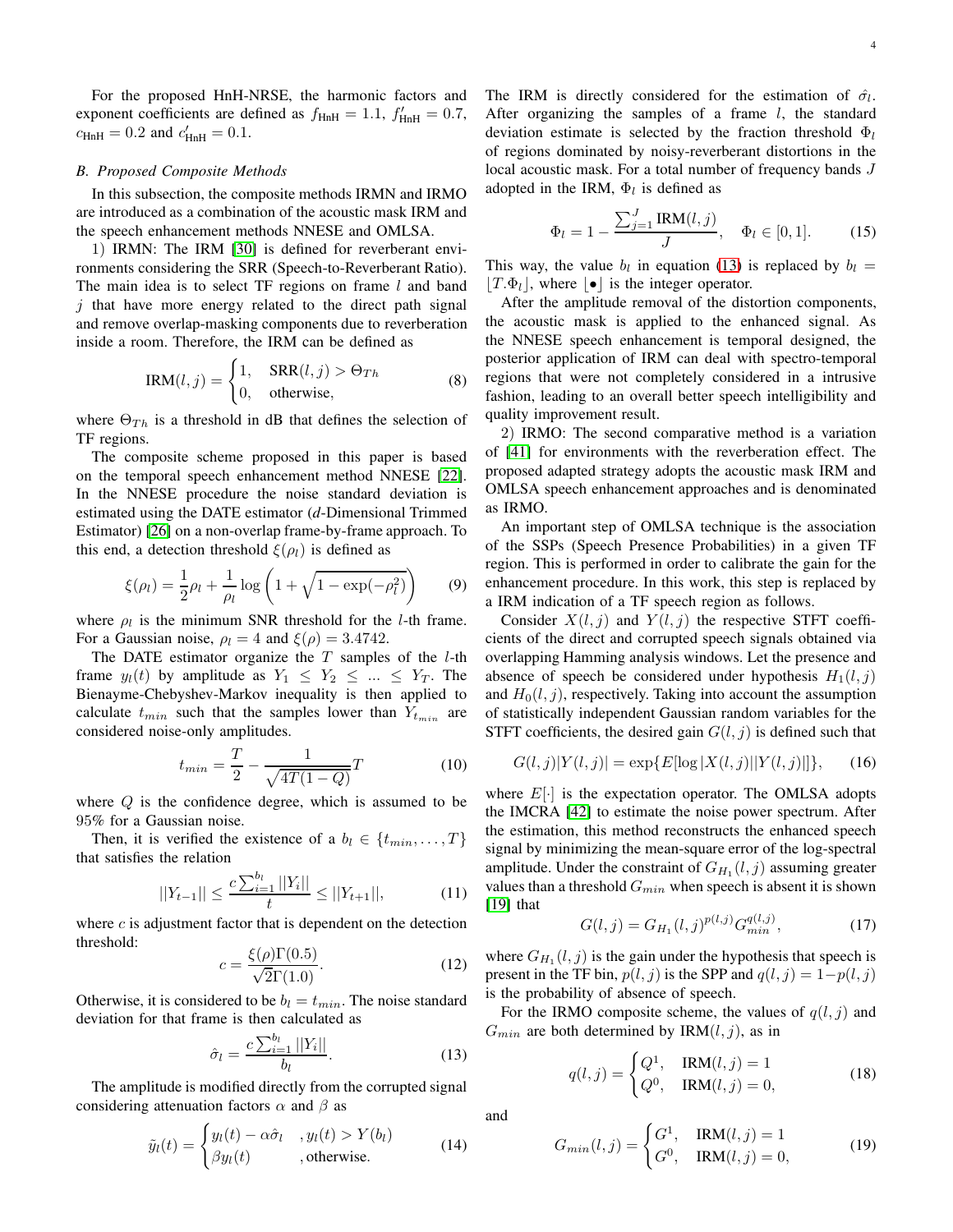where  $Q^1$ ,  $Q^0$ ,  $G^1$  and  $G^0$  are defined in [\[41\]](#page-8-40). The composition of these two methods merges the spectral cues present in the mask that are important to intelligibility with the quality gain imposed by the speech enhancement method. This way, the approach can obtain simultaneous intelligibility and quality improvement under noisy-reverberant conditions. Additionally, the reverberant mask threshold  $\theta_{Th}$  is set to −6 dB for composite solutions IRMO and IRMN.

# IV. OBJECTIVE EVALUATION OF SPEECH INTELLIGIBILITY AND QUALITY

This Section, briefly introduces of the objective measures applied in this work for speech intelligibility and speech quality prediction.

#### *A. Short-Time Intelligibility Objective Measure*

The short-time objective intelligibility measure (STOI) [\[34\]](#page-8-33) is a correlation-based method to compare the spectrum of the clean and the enhanced speech signals in the frequency domain. The correlation between temporal envelopes of the clean and noisy speech signals is defined as the intermediate intelligibility measure  $STOI_{(i,l)}$  of each frequency band j and each time frame  $l$ . The STOI is then computed as

$$
STOI = \frac{1}{15} \sum_{l=1}^{L} \sum_{j=1}^{15} STOI_{(j,l)}
$$
 (20)

where  $L$  is the total number of speech frames.

#### *B. Short-Time Approximated Speech Intelligibility Index*

For approximated short-time versions of the SII [\[43\]](#page-8-42)[\[35\]](#page-8-34), time-frequency SNR  $\xi(j, l)$  values are computed at each critical frequency band  $j$  and time frame  $l$ , and than normalized to the  $[0, 1]$  range. The ASII<sub>ST</sub> measure assumes a smooth normalization for the time-frequency SNR, given by

<span id="page-4-0"></span>
$$
d(j,l) = \frac{\xi(j,l)}{\xi(j,l) + 1}.
$$
 (21)

The  $ASII<sub>ST</sub>$  is then computed as a weighted average of all values given in [\(21\)](#page-4-0):

$$
ASII_{ST} = \frac{1}{L} \sum_{l=1}^{L} \sum_{j=1}^{J} \gamma_j d(j, l),
$$
 (22)

where J is the total number of critical bands, and  $\gamma_i$  are the critical-band-importance weights. A relevant aspect of these short-time based measures is the capacity to account for the natural non-stationarity behavior of acoustic noises.

# *C. Perceptual Evaluation of Speech Quality*

The PESQ is an objective measure assess quality of narrowbanded speech and handset telephony [\[37\]](#page-8-36). It is also largely adopted to estimate the quality of speech signals corrupted with noise due to its high correlation to hearing perceptual evaluation [\[44\]](#page-8-43).

The PESQ score is calculated following four major steps of pre-processing, time alignment, loudness perception model transformation and disturbance computation. Due to the nonstationary behavior of acoustic noises, in this work the symmetrical  $(d_{s,l})$  and asymmetrical  $(d_{a,l})$  distances are computed per frame between the analyzed and reference speech signals

$$
PESQ_l = 4.5 - 0.1d_{s,l} - 0.0309d_{a,l},\tag{23}
$$

such that the final PESQ score is average over all frames taking into account the variability of acoustic distortions.

# *D. Speech-to-Reverberation Modulation Energy Ratio*

The non-intrusive SRMR quality metric [\[36\]](#page-8-35) estimates the human perceived reverberation effect on speech signals. This measure uses long-term temporal dynamics information to identify the presence of reverberation considering a double modulation per frame approach. An average per-modulation band energy  $\bar{\varepsilon}_j$  is obtained from Hilbert temporal envelopes. The SRMR is then computed as

$$
SRMR = \frac{\sum_{j=1}^{4} \bar{\varepsilon}_j}{\sum_{j=5}^{J^*} \bar{\varepsilon}_j},\tag{24}
$$

where  $J^*$  is the upper summation bound that is dependent on the speech signal under evaluation.

# *E. Perceptual Evaluation of Audio Quality*

The PEAQ [\[38\]](#page-8-37) is a measurement of perceptual evaluation of coded audio signals based on several perceptual features called Model Output Variables (MOVs). These features are typically computed estimated masking thresholds for the error signal or comparing the internal ear representation between processed and reference signals. The measure is finally obtained using the output of a neural network. In this work, the PEAQ f2-model variation is adopted with newly parameters and two MOVs: the Average Distorted Blocks (ADB) and the Average Modulation Difference #1 (AvgModDiff1) as in [\[39\]](#page-8-38).

#### V. EXPERIMENTS AND DISCUSSION

The speech intelligibility and quality results obtained with proposed solutions and baseline techniques ARA<sub>NSD</sub> [\[12\]](#page-8-11) and TSDL [\[27\]](#page-8-26) are presented in this Section. Each testing scenario considered 100 speech signals from the IEEE speech database [\[45\]](#page-8-44). A total of 600 speech signals is selected for the TSDL training step, with 100 of these signals being used as validation set. Acoustic noises Babble and Cafeteria were extracted from Freesound<sup>[2](#page-4-1)</sup> database identified as "Group Talking" and "Cafe Ambiance", respectively. Speech utterances have sampling rate of 16 kHz and average time duration of 3 seconds.

Several noisy-reverberant conditions are used to evaluate the proposed techniques in terms of speech intelligibility and quality. In order to compose the noisy-reverberant environment, two real reverberation rooms (LASP2 and Stairway) and two non-stationary acoustic noises (Babble and Cafeteria) are considered in the experiments. The LASP2 room is part of the LASP\_RIR<sup>[3](#page-4-2)</sup> database with a reverberation time of  $T_{60} = 0.79$ 

<sup>&</sup>lt;sup>2</sup>Available at www.freesound.org.

<span id="page-4-2"></span><span id="page-4-1"></span><sup>3</sup>Available at lasp.ime.eb.br.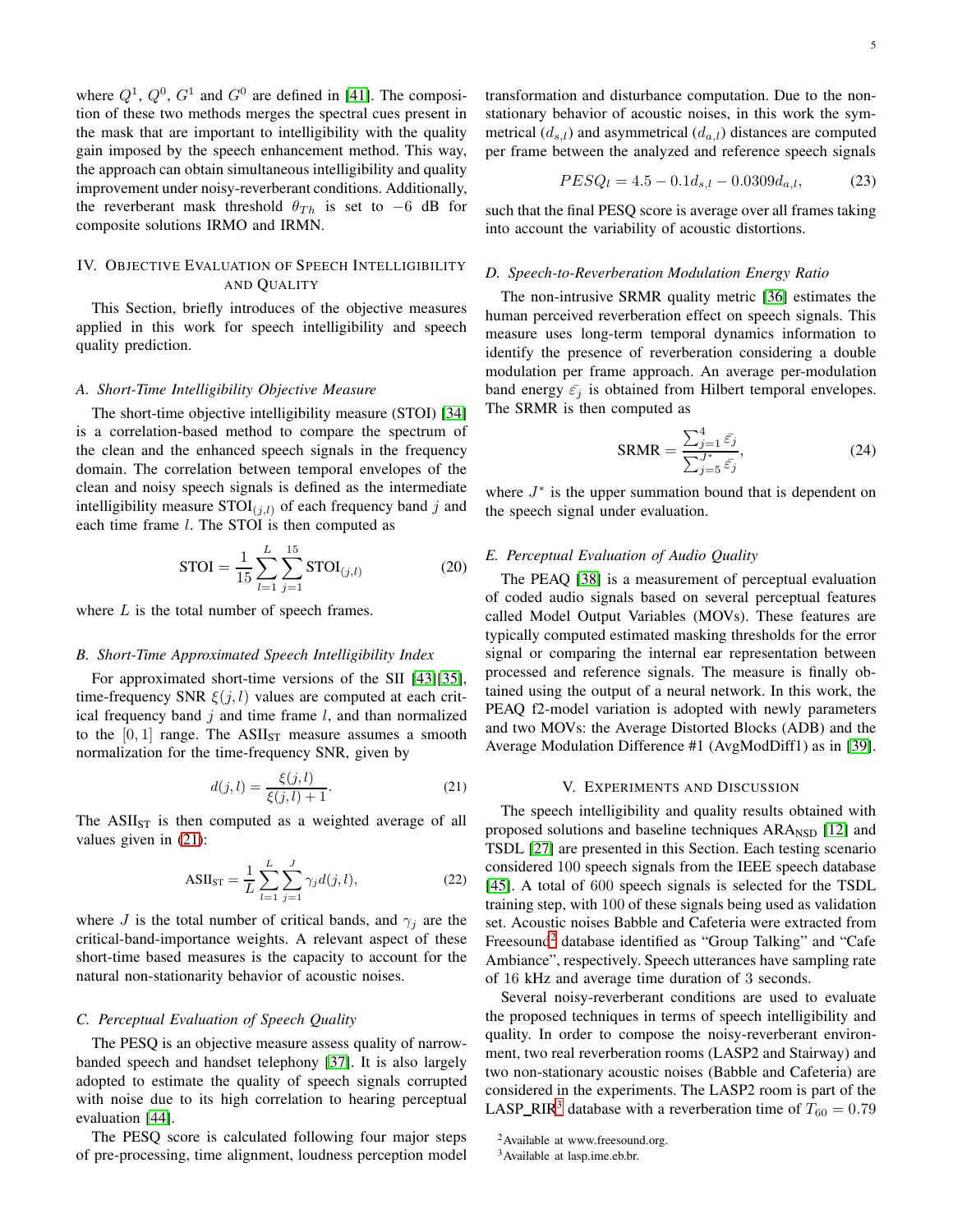<span id="page-5-0"></span>TABLE I STOI RESULTS FOR LASP2 ROOM AND ACOUSTIC NOISES BABBLE AND CAFETERIA.

| Noise                       | <b>SNR</b> | <b>UNP</b> | ARA <sub>NSD</sub> | TSDL | HnH-NRSE | <b>IRMO</b> | <b>IRMN</b> |
|-----------------------------|------------|------------|--------------------|------|----------|-------------|-------------|
|                             | 2.3        | 64.0       | 64.2               | 64.6 | 67.1     | 85.1        | 87.0        |
|                             | 0.2        | 60.0       | 60.1               | 61.1 | 64.0     | 83.6        | 85.2        |
|                             | $-1.9$     | 56.0       | 56.8               | 58.4 | 61.0     | 81.5        | 83.1        |
| <b>Babble</b><br>$INS = 40$ | $-4.3$     | 52.0       | 52.2               | 54.6 | 57.9     | 79.0        | 80.6        |
|                             | $-7.3$     | 48.0       | 48.6               | 50.1 | 54.8     | 75.6        | 77.3        |
|                             | $-10.6$    | 44.0       | 44.7               | 44.8 | 51.7     | 70.3        | 71.6        |
|                             | Average    | 54.0       | 54.4               | 55.6 | 59.4     | 79.2        | 80.8        |
| Cafeteria<br>$INS = 15$     | 1.3        | 64.0       | 64.1               | 65.8 | 66.4     | 85.3        | 87.4        |
|                             | $-0.8$     | 60.0       | 60.2               | 63.7 | 63.4     | 83.7        | 85.8        |
|                             | $-2.9$     | 56.0       | 56.2               | 61.3 | 60.3     | 81.6        | 83.8        |
|                             | $-5.4$     | 52.0       | 52.7               | 58.7 | 57.2     | 79.1        | 81.4        |
|                             | $-8.3$     | 48.0       | 48.3               | 53.7 | 54.1     | 75.6        | 77.8        |
|                             | $-12.2$    | 44.0       | 41.1               | 46.8 | 51.0     | 70.4        | 73.6        |
|                             | Average    | 54.0       | 54.3               | 58.3 | 58.7     | 79.3        | 81.6        |
| Overall Average             |            | 54.0       | 54.4               | 57.0 | 59.1     | 79.2        | 81.4        |

<span id="page-5-1"></span>TABLE II STOI RESULTS FOR STAIRWAY ROOM AND ACOUSTIC NOISES BABBLE AND CAFETERIA.

| Noise                       | <b>SNR</b> | UNP. | ARA <sub>NSD</sub> | TSDL | HnH-NRSE | <b>IRMO</b> | <b>IRMN</b> |
|-----------------------------|------------|------|--------------------|------|----------|-------------|-------------|
|                             | 4.2        | 64.0 | 64.3               | 63.5 | 68.6     | 86.9        | 89.0        |
|                             | 2.1        | 60.0 | 60.4               | 61.2 | 65.4     | 85.6        | 87.4        |
|                             | 0.1        | 56.0 | 56.0               | 58.6 | 62.2     | 83.9        | 85.5        |
| <b>Babble</b><br>$INS = 40$ | $-2.2$     | 52.0 | 52.7               | 55.4 | 59.0     | 81.7        | 83.1        |
|                             | $-4.8$     | 48.0 | 48.3               | 51.3 | 55.7     | 78.9        | 80.0        |
|                             | $-8.6$     | 44.0 | 44.8               | 45.9 | 52.3     | 74.1        | 75.4        |
|                             | Average    | 54.0 | 54.4               | 56.0 | 60.5     | 81.8        | 83.4        |
|                             | 2.5        | 64.0 | 64.2               | 66.2 | 68.3     | 87.1        | 89.0        |
|                             | 0.6        | 60.0 | 60.2               | 64.2 | 65.2     | 85.6        | 87.4        |
| Cafeteria<br>$INS = 15$     | -1.5       | 56.0 | 56.9               | 61.5 | 62.1     | 83.8        | 85.5        |
|                             | $-3.8$     | 52.0 | 52.6               | 57.9 | 58.9     | 81.6        | 83.1        |
|                             | $-6.5$     | 48.0 | 48.4               | 53.2 | 55.6     | 78.4        | 79.8        |
|                             | $-12.8$    | 44.0 | 44.1               | 47.2 | 52.3     | 73.2        | 75.6        |
|                             | Avg.       | 54.0 | 54.4               | 58.4 | 60.4     | 81.6        | 83.4        |
| Overall Average             |            | 54.0 | 54.4               | 57.2 | 60.5     | 81.7        | 83.4        |

s. Room Stairway is selected from the AIR database [\[31\]](#page-8-30) and presents reverberation times of  $T_{60} = 1.1$  s. The Babble and Cafeteria additive background noises are selected, respectively, from the RSG-10 [\[32\]](#page-8-31) and DEMAND [\[33\]](#page-8-32) databases. These noises are classified as non-stationary, with maximum INS of 40 and 15.

Speech signals are corrupted considering SNRs values ranging from  $-12.8$  dB up to 4.2 dB, where the SNRs are measured between the reverberant speech signal and the background noise. For each reverberant signal, SNRs are selected in order to obtain STOI [\[34\]](#page-8-33) objective intelligibility scores of {0.44, 0.48, 0.52, 0.56, 0.60 and 0.64}. The limit values of 0.44 and 0.64 are defined here as thresholds of poor and good intelligibility for the unprocessed (UNP) noisy-reverberant speech. Results are organized considering the increasing value of  $T_{60}$ , i.e., for each measure rooms LASP2 ( $T_{60} = 0.79$  s) and Stairway ( $T_{60} = 1.1$  s) are presented consecutively with acoustic noises Babble and Cafeteria within each case.

A listening test [\[46\]](#page-8-45) with 10 native Brazilian volunteers (5 male and 5 female) was conducted adopting a closed scenario of phonetic balanced words<sup>2</sup>. Their ages ranged from 20 to 24 years with an average of 22. A simulated room with 7.0 x 5.2 x 3.0 m<sup>3</sup> and  $T_{60} = 1.0$  s was generated by the image source



<span id="page-5-2"></span>Fig. 3. Boxplot of  $ASII<sub>ST</sub>$  objective values for (a) LASP2 room and (b) Stairway room, considering acoustic noises Babble and Cafeteria

method (ISM) [\[47\]](#page-8-46). The SSN acoustic noise was adopted with SNRs of −3 dB, 0 dB and 3 dB. 10 words were considered for each of test conditions, i.e., 3 SNR levels for 5 methods plus the unprocessed case. Participants were introduced to the task in a training session with 4 words. The material was diotically presented using a pair of Sennheiser HD200 headphones. Listeners heard each word once in an arbitrary presentation order and selected one among five words in order to compute the Word Recognition Rate (WRR).

# *A. Objective Speech Intelligibility Evaluation*

The proposed and competing methods are first evaluated in terms of STOI intelligibility scores. Tables [I](#page-5-0) and [II](#page-5-1) show the STOI values for rooms LASP2 and Stairway, respectively. Note that, the HnH-NRSE attains the highest STOI average results for most SNR conditions and noises when considering the ARA<sub>NSD</sub> and TSDL methods. This is particularly true for the Stairway room with higher  $T_{60}$ , where the proposed solution surpasses the competing methods in all cases. The HnH-NRSE acquires an average STOI value of 59.1 and 60.5 for rooms LASP2 and Stairway. Equivalent intelligibility scores of 57.0 and 57.2 are observed for the TSDL whereas  $54.5$  and  $54.4$  are achieved by the ARA<sub>NSD</sub>. The lower intelligibility acquired by the ARA<sub>NSD</sub> for the STOI measure can be explained by its processing approach that absorbs frames with dominant masking components without considerations on the spectral envelope correlation which are relevant for the STOI intelligibility measures. The highest overall average intelligibility results are achieved by composed solutions IRMO and IRMN. For theses reference approaches,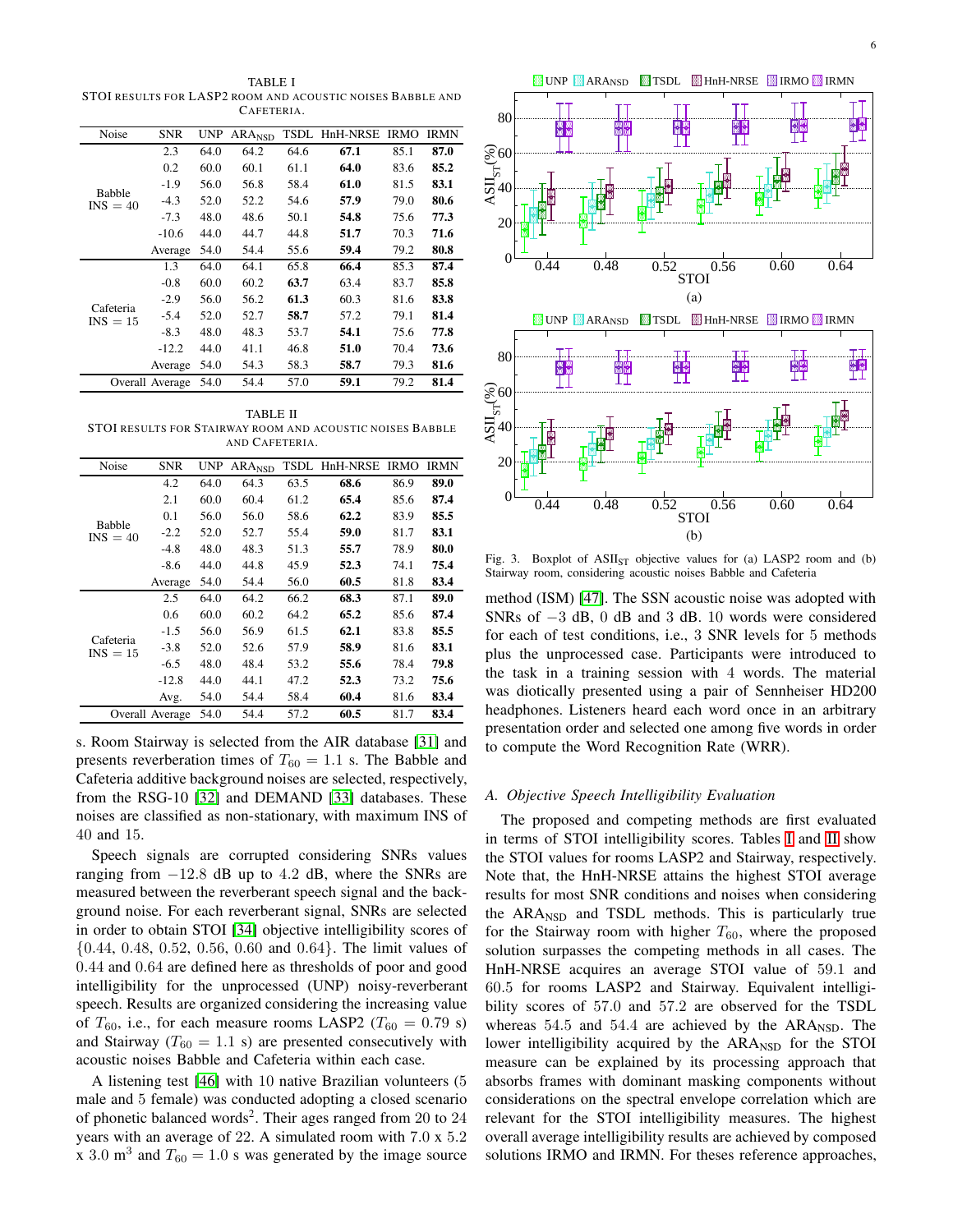

Fig. 4. Intelligibility results and standard deviation for perceptual evaluation.

<span id="page-6-0"></span>the proposed IRMN is able to acquire the highest intelligibility scores for all scenarios. The IRMN attained, an average STOI of 81.4 and 83.4 for rooms LASP2 and Stairway, respectively. This indicates intelligibility gains of 27.4 and 29.4 for the IRMN solution against 25.2 and 27.1 for the IRMO technique.

Figure [3](#page-5-2) depicts the box-plot of  $ASII<sub>ST</sub>$  intelligibility scores for rooms LASP2 and Stairway considering both acoustic noises Babble and Cafeteria. Note that for this objective measure, the HnH-NRSE surpasses methods  $ARA<sub>NSD</sub>$  and TSDL in all conditions, achieving the highest average  $ASII<sub>ST</sub>$ results. In light of these solutions, the variance of  $ASII<sub>ST</sub>$ values are similar for all STOI scenarios. For the LASP2 room, the proposed HnH-NRSE overall average is 42.8 in comparison with 37.8 for the TSDL and  $29.2$  for the ARA<sub>NSD</sub>. Equivalent scores for Stairway room are 39.9, 35.4 and 26.0, respectively. This implies an overall average intelligibility gain of 15.9 for HnH-NRSE, 11.1 for TSDL and  $6.8$  for ARA<sub>NSD</sub>, which corroborates the capacity of the proposed method to increase speech intelligibility under noisy-reverberant conditions. Furthermore, this indicates that the proposed approach is suited for real acoustic effects with different non-stationary behavior. For the composed techniques, the IRMN attained overall averages of 74.9 and 74.4 for rooms LASP2 and Stairway in comparison to 74.8 and 74.4 for the IRMO, respectively. The similarity of these results can be partially explained by the direct adoption of local time-frequency SNR for the  $ASII<sub>ST</sub>$  computation and the usage of the IRM acoustic mask for both composite measures, as the IRM imposes on the enhanced speech signal the spectral cues present in the mask that are important to intelligibility.

#### *B. Perceptual Intelligibility Evaluation*

A perceptual evaluation is also performed in this work. The average intelligibility scores and standard deviations values for each method are presented in Fig. [4.](#page-6-0) The HnH-NRSE improves the intelligibility under all conditions over competing techniques. The proposed method achieves intelligibility improvements of 22 p.p., 28 p.p. and 15 p.p. against 14 p.p., 14 p.p. and 6 p.p. for the TSDL and 12 p.p., 6 p.p. and 10 p.p. for ARA<sub>NSD</sub> under SNR values of  $-3$  dB, 0 dB and 3 dB, respectively. Furthermore, composed solutions attained overall average intelligibility improvements of 47 for IRMO and 53 for IRMN. This result corroborates with previous objective findings on the proposed strategies capacity to provide intelligibility improvement.

#### *C. Speech Quality Measures*

The PESQ quality results are presented in Tables [III](#page-6-1) and [IV.](#page-6-2) In this case, the UNP speech signal attained an overall average

<span id="page-6-1"></span>TABLE III PESQ RESULTS FOR LASP2 ROOM AND ACOUSTIC NOISES BABBLE AND CAFETERIA.

| Noise                       | <b>SNR</b>      | <b>UNP</b> | ARA <sub>NSD</sub> | <b>TSDL</b> | HnH-NRSE | <b>IRMO</b> | <b>IRMN</b> |
|-----------------------------|-----------------|------------|--------------------|-------------|----------|-------------|-------------|
|                             | 2.3             | 1.93       | 1.79               | 1.95        | 2.01     | 3.02        | 3.02        |
|                             | 0.2             | 1.85       | 1.65               | 1.87        | 1.90     | 2.90        | 2.87        |
|                             | $-1.9$          | 1.72       | 1.69               | 1.82        | 1.78     | 2.74        | 2.73        |
| <b>Babble</b><br>$INS = 40$ | $-4.3$          | 1.64       | 1.61               | 1.70        | 1.68     | 2.58        | 2.58        |
|                             | $-7.3$          | 1.50       | 1.60               | 1.63        | 1.57     | 2.38        | 2.41        |
|                             | $-10.6$         | 1.44       | 1.58               | 1.41        | 1.49     | 2.16        | 2.18        |
|                             | Average         | 1.68       | 1.66               | 1.72        | 1.74     | 2.63        | 2.63        |
|                             | 1.3             | 1.95       | 1.97               | 1.98        | 2.10     | 3.12        | 3.11        |
|                             | $-0.8$          | 1.90       | 1.98               | 1.92        | 1.99     | 3.00        | 2.98        |
| Cafeteria<br>$INS = 15$     | $-2.9$          | 1.84       | 1.86               | 1.87        | 1.88     | 2.86        | 2.84        |
|                             | $-5.4$          | 1.76       | 1.77               | 1.82        | 1.77     | 2.69        | 2.69        |
|                             | $-8.3$          | 1.56       | 1.74               | 1.78        | 1.67     | 2.51        | 2.52        |
|                             | $-12.2$         | 1.54       | 1.63               | 1.62        | 1.58     | 2.29        | 2.31        |
|                             | Average         | 1.76       | 1.82               | 1.83        | 1.83     | 2.74        | 2.74        |
|                             | Overall Average | 1.72       | 1.74               | 1.77        | 1.78     | 2.68        | 2.68        |
|                             |                 |            |                    |             |          |             |             |

<span id="page-6-2"></span>TABLE IV PESQ RESULTS FOR STAIRWAY ROOM AND ACOUSTIC NOISES BABBLE AND CAFETERIA.

| Noise                   | <b>SNR</b>      | <b>UNP</b> | ARANSD | TSDL | HnH-NRSE | <b>IRMO</b> | IRMN |
|-------------------------|-----------------|------------|--------|------|----------|-------------|------|
|                         | 4.2             | 2.00       | 1.97   | 2.03 | 2.26     | 3.12        | 3.12 |
|                         | 2.1             | 1.93       | 1.94   | 1.99 | 2.13     | 3.03        | 3.02 |
|                         | 0.1             | 1.90       | 1.88   | 1.95 | 2.01     | 2.92        | 2.90 |
| Babble<br>$INS = 40$    | $-2.2$          | 1.81       | 1.85   | 1.93 | 1.89     | 2.79        | 2.78 |
|                         | $-4.8$          | 1.71       | 1.82   | 1.84 | 1.78     | 2.63        | 2.65 |
|                         | $-8.6$          | 1.66       | 1.78   | 1.74 | 1.68     | 2.48        | 2.48 |
|                         | Average         | 1.83       | 1.87   | 1.91 | 1.96     | 2.83        | 2.83 |
|                         | 2.5             | 2.10       | 2.12   | 2.26 | 2.39     | 3.11        | 3.11 |
|                         | 0.6             | 2.03       | 2.10   | 2.22 | 2.27     | 3.03        | 3.02 |
|                         | $-1.5$          | 2.00       | 2.01   | 2.16 | 2.16     | 2.93        | 2.91 |
| Cafeteria<br>$INS = 15$ | $-3.8$          | 1.94       | 1.93   | 2.11 | 2.04     | 2.80        | 2.79 |
|                         | $-6.5$          | 1.91       | 1.90   | 2.06 | 2.01     | 2.63        | 2.66 |
|                         | $-12.8$         | 1.78       | 1.88   | 2.01 | 1.96     | 2.44        | 2.55 |
|                         | Average         | 1.96       | 1.99   | 2.14 | 2.14     | 2.82        | 2.84 |
|                         | Overall Average | 1.89       | 1.93   | 2.02 | 2.05     | 2.82        | 2.84 |

quality of 1.72 and 1.89 for rooms LASP2 and Stairway. The highest scores are obtained by HnH-NRSE corresponding values of 1.78 and 2.05, followed by TSDL with 1.77 and 2.02 and ARANSD with 1.74 and 1.93. This indicates that the proposed method outperforms competing non-composite strategies for the majority of noisy-reverberant scenarios. This can be particularly noted for higher SNR values, where the HnH-NRSE accomplishes the highest PESQ gains. For the composite techniques, the IRMN and IRMO attained the same overall average 2.68 for room LASP2. Considering the most reverberant room Stairway, the IRMN achieves a better PESQ score of 2.83 against 2.82 for the IRMO.

In this work, proposed and competing methods are also evaluated in terms of SRMR quality scores. Figure [5](#page-7-0) depicts the SRMR box-plot values for the noisy-reverberant scenarios. Note that, the HnH-NRSE attains the highest SRMR results for most STOI conditions when considering the ARA<sub>NSD</sub> and TSDL methods. This can be noted specially for higher STOI results. The HnH-NRSE attains an average quality of 1.80 for LASP2 room against 1.76 and 1.05 for TSDL and ARA<sub>NSD</sub>. The same behavior can be noted for the Stairway room, with equivalent quality average scores of 1.73, 1.68 and 1.06. Note that the proposed HnH-NRSE solution attains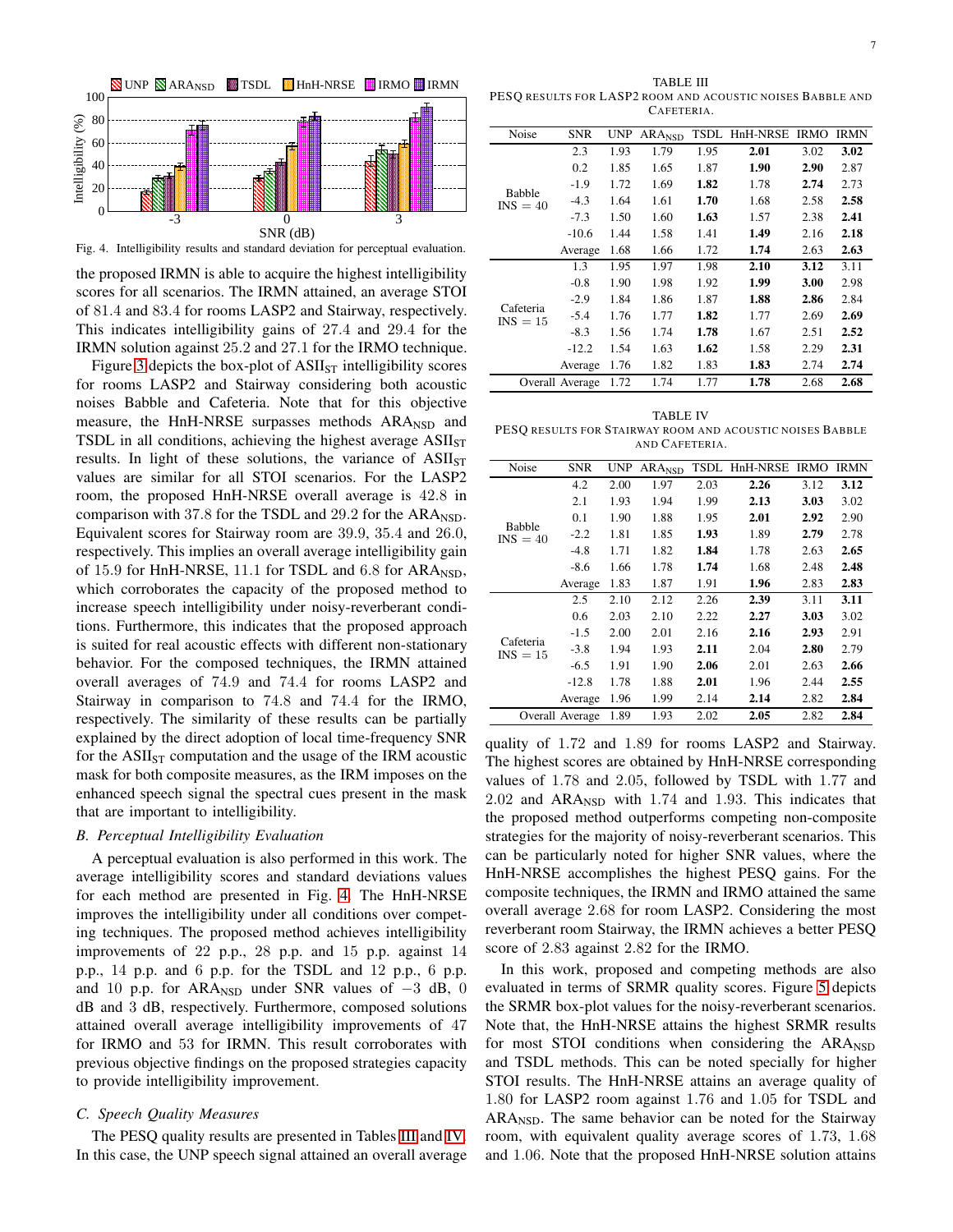

<span id="page-7-0"></span>Fig. 5. Boxplot of SRMR objective values for (a) LASP2 room and (b) Stairway room, considering acoustic noises Babble and Cafeteria



<span id="page-7-1"></span>Fig. 6. PEAQ quality improvement for LASP2 room with (a) Babble and (b) Cafeteria acoustic noises.

SRMR quality scores that are close to composite approaches IRMO and IRMN. This is particularly true for higher STOI scores. For the condition of  $STOI = 0.64$ , the HnH-NRSE attains SRMR of 1.92 which is the same as the composite method IRMO, which indicates that the proposed approach is able to improve quality of speech signals under adverse noisy-reverberant conditions. Regarding composed methods, the IRMN attained the highest SRMR scores in all noisyreverberant scenarios, with the average scores of 2.04 and 1.93 for rooms LASP2 and Stairway, respectively. The competing IRMO acquired 1.97 and 1.81 average SRMR values for the same acoustic environments.

For the PEAQ objective measure, the quality improvement attained by each method is depicted in Figures [6](#page-7-1) and [7](#page-7-2) for rooms LASP2 and Stairway, respectively. The HnH-NRSE outperforms competing methods in most scenarios, leading to an overall average gain of 0.21 for LASP2 and 0.26 for Stairway. Considering the most non-stationary Babble noise and the greater  $T_{60}$  of 1.1 s for the Stairway room, the proposed method acquired the highest ∆PEAQ gain in all SNR conditions, with an average ∆PEAQ of 0.24. This result corroborates the capacity of the proposed method to deal with real acoustic effects of different non-stationary natures, being able to provide both quality and intelligibility under diverse noisy-reverberant environments. As means of comparison, the TSDL and ARA<sub>NSD</sub> strategies achieved average ∆PEAQ values of 0.18 and 0.13 for the same condition. Note that quality gains attained by HnH-NRSE are in most cases the closest to the composite methods IRMO and IRMN scores. The IRMN obtains the highest quality improvements for most



<span id="page-7-2"></span>Fig. 7. PEAQ quality improvement for Stairway room with (a) Babble and (b) Cafeteria acoustic noises.

environments regarding composite methods. This reinforces that the combined usage of IRM and NNESE on noisyreverberant scenarios simultaneously provide the best quality and intelligibility gains.

# VI. CONCLUSION

In this work, the HnH-NRSE method was proposed as a single time domain solution for simultaneous speech intelligibility and quality improvement under noisy-reverberant conditions. To this end, the technique performs an harmonic decomposition and an objective assessment of the nonstationarity variations of speech signal in order to define an adaptive gain to deal with masking components. Two other composite solutions IRMO and IRMN were presented as combined methods for simultaneous improvement on noisy and reverberant scenarios, combining the IRM mask with OMLSA and NNESE speech enhancement solutions. The HnH-NRSE attained an overall average intelligibility improvement of 5.8 p.p. for the STOI measure and 15.9 p.p. for the  $ASII_{ST}$ measure. The highest STOI improvement was achieved by the composed solution IRMN with 28.4 p.p. intelligibility gain. Objective quality results demonstrated that the HnH-NRSE is also able to increase speech quality, with the highest PESQ increment of 0.26 for the Stairway room with Babble noise at SNR of 4.2 dB. The proposed HnH-NRSE also obtained average SRMR quality scores of 1.92 for the Stairway room, which is similar to the reference composed approache IRMO, whereas the IRMN attained 2.11 in this scenario. A perceptual intelligibility listening test was further considered and corroborated the objective results performed in this work.